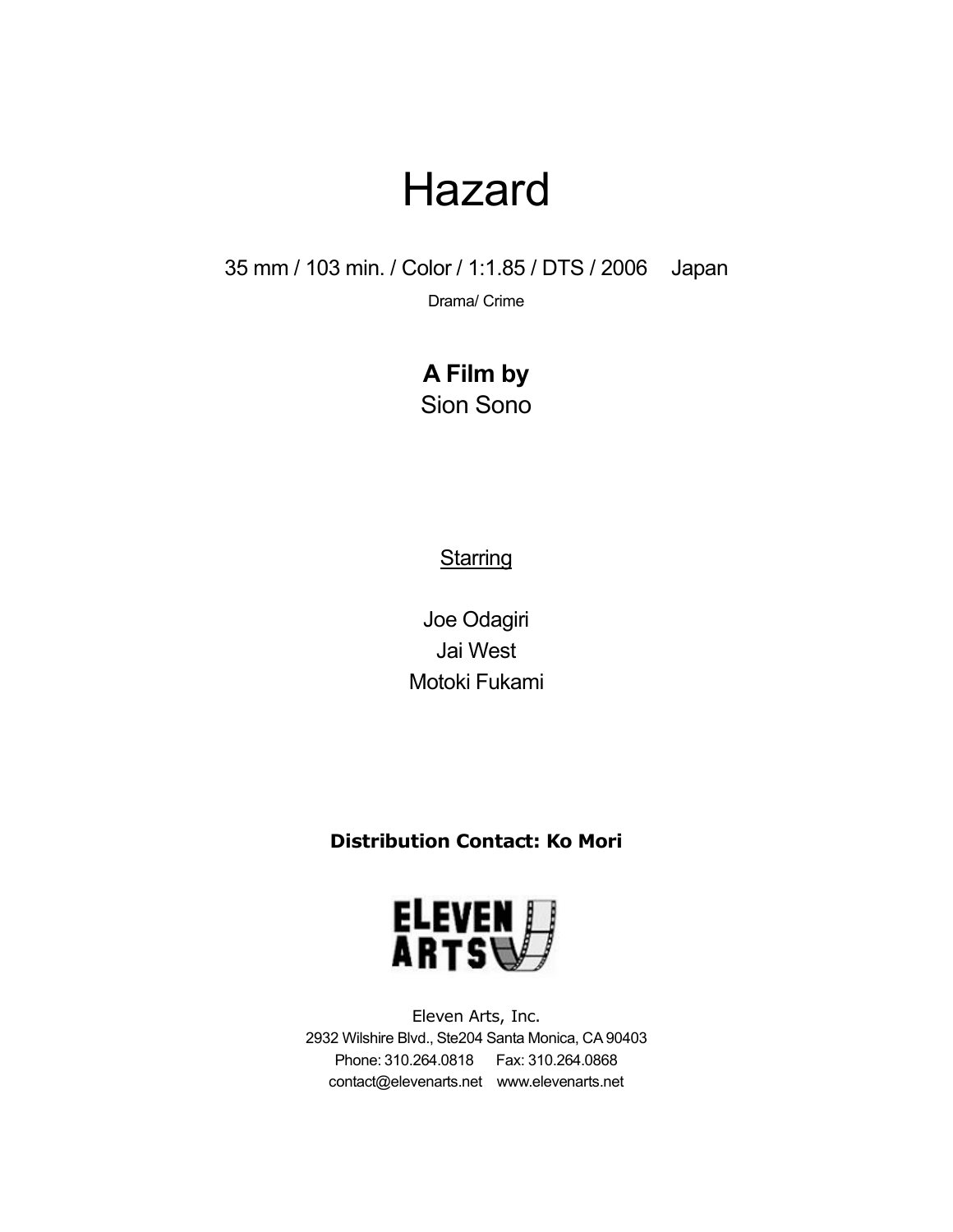**SYNOPSIS** 

JAPAN 1991. Shin was a student at a university, living a meaningless life while students around him seemed like they were living a life full of happiness and excitement. Without much thought, Shin goes inside a university library where he spots a book titled Dangerous Ways to Walk the World. Inside, there was a page written about hazards in NY. Shin takes the book and without notice, runs out of the store with the unpaid book in his hand. He was eager to get out of this boring country Japan as soon as possible.

Arriving in NY, Shin buys a T-shirt with the word "HAZARD" on the street, seeking for danger on purpose. When he was about to shoplift just like he did in Japan, he gets caught by Lee and Takeda, who finds Shin interesting and offers Shin a place to stay. Lee used to be a well known gangster in the 90's NY. Takeda is a kind of a guy who empties his gun with no reasons, but is also single-minded towards the girl who he loves. He spends most of his time thinking of the ways to ask her to marry him while staring into her picture. With Lee and Takeda, Shin's days in NY are full of excitement and danger. When they need a ride, they threaten people and take their cars; when they are hungry, they fire guns in deli and get some food.

While Shin is bewildered by this new life he is living, he feels his heart fulfilled for the first time.

Nothing made them fear. Shin throws an imaginary coin over to Lee, and Lee passes it back to Shin. Lee and Shin promises each other to make this imaginary coin into 100 million dollars and takeover the world one day. In retrospect, this was the best time in Shin's life…

Several policemen were brought by Mike, who was in bad terms with Lee for a long time. Lee and Takeda were beaten up by the police, but they try to runway from them. While being chased by the police, they gets shot and Lee is placed under arrest.

A year passes by, and Shin goes to the prison to visit Lee. Shin promises Lee that he will create a paradise in Japan, just like how Lee did in the US. As Shin is back in Japan, he has immense ambitions like earning 100 million dollars from a penny. With this in mind, he exits the ticket gate of Shibuya station.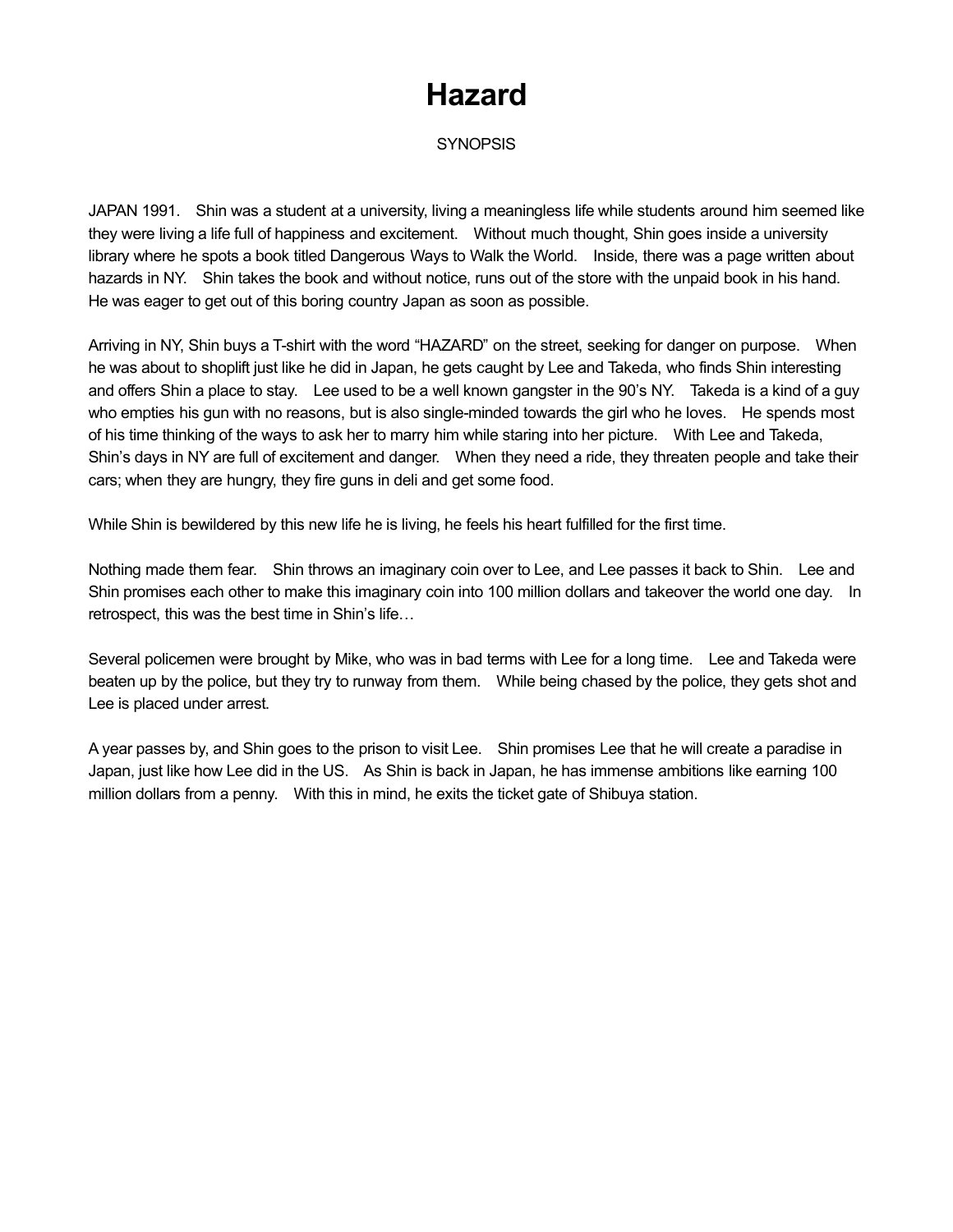### **KEY STAFF/CREW**

#### **Biography of Sion Sono (Short Version)**

Prior to becoming a filmmaker, Sono made his debut as a poet at the young age of 17. He began making 8mm

films when he enrolled University in Tokyo. In 1990, Sono wrote, directed, and starred in a 16mm film "Bicycle

Sighs," and the film toured the festival circuit for 2 years, played at over 30 venues in Europe and Asia. Since then, "Room" won the Special Jury Prize at the Sundance Film Festival in Tokyo, and "Suicide Club" won the Audience Prize at 2003 FanTasia Festival in Canada. Sono also staged a controversial, guerrilla performance art project called Tokyo GAGAGA, which generated a buzz in Japan. Sono's diverse talents mesmerize fans all over the world. "HAZARD" and "In a Dream" are a few of his latest films.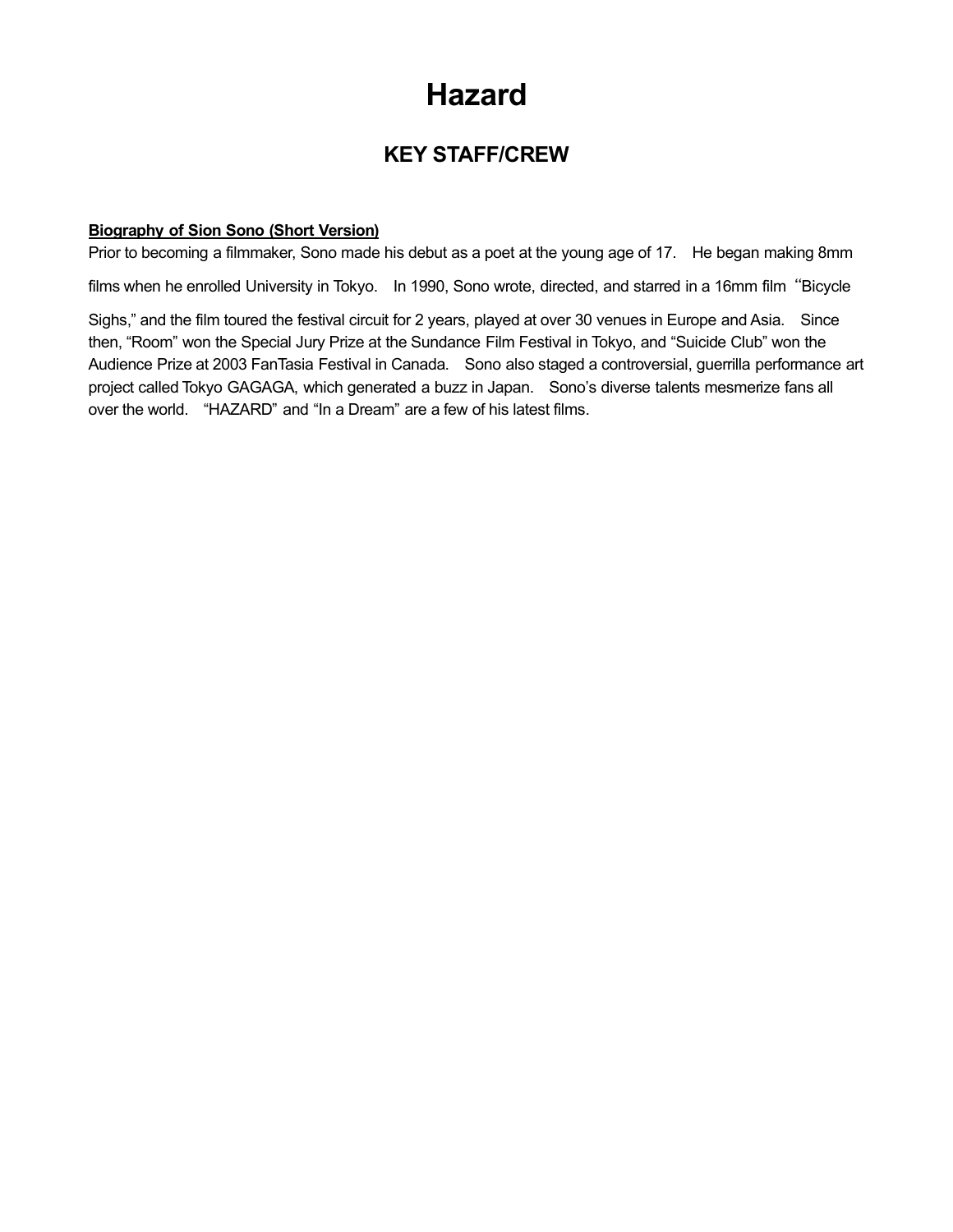### **TECHNICAL CREDITS**

#### -STAFF-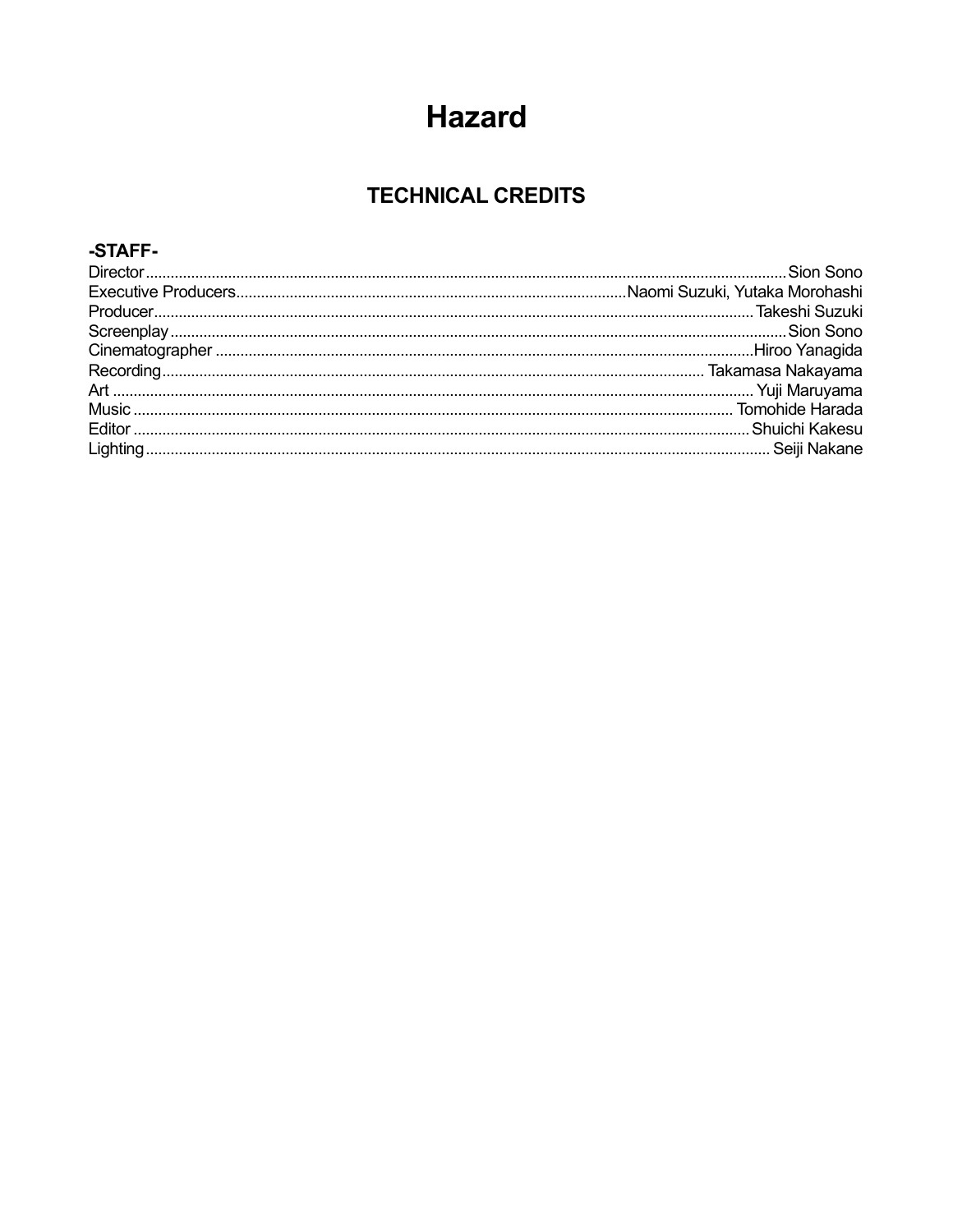### **TECHNICAL CREDITS**

#### - CAST -